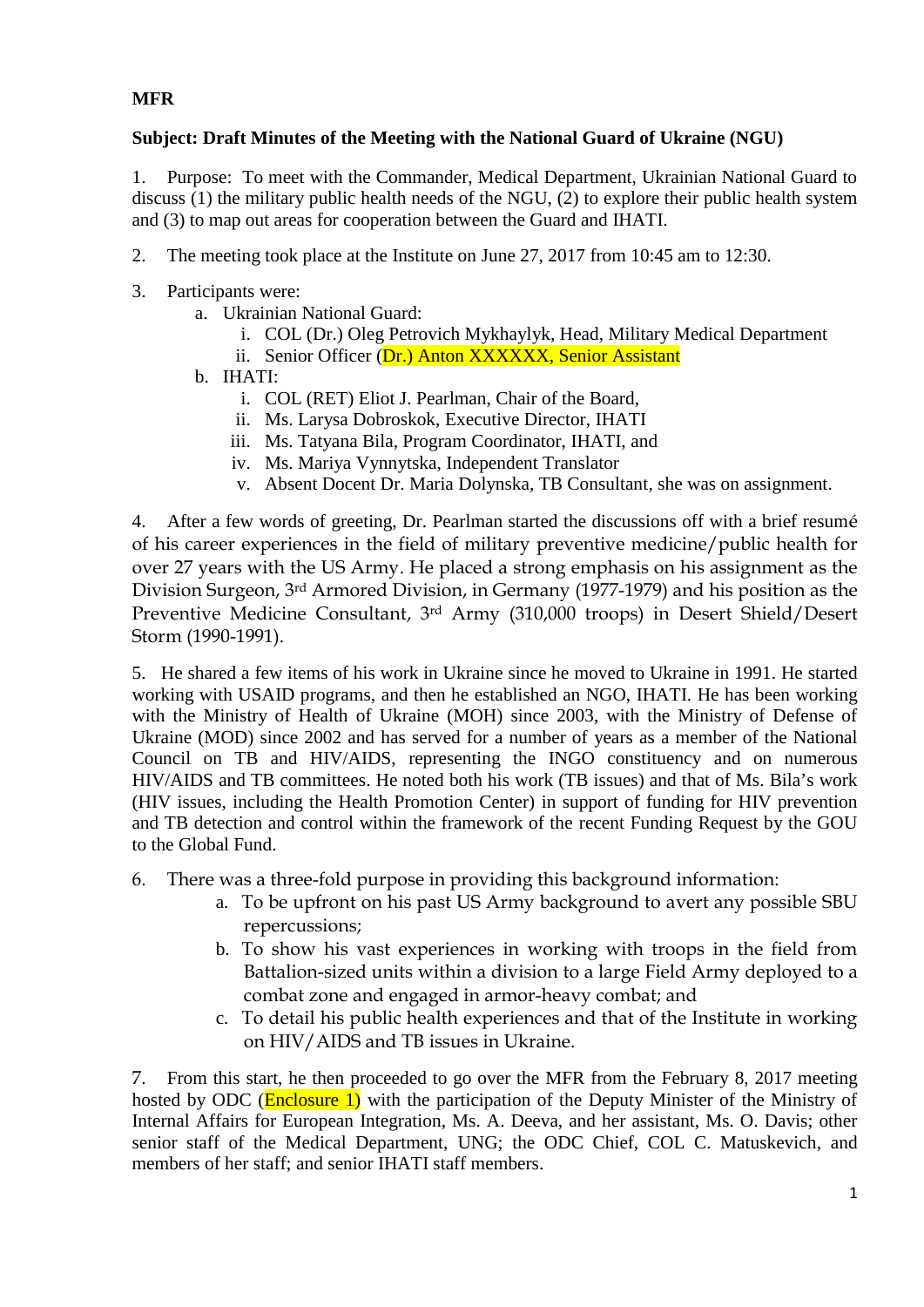- 8. Highlights included:
	- a. Give an overview of current and some past IHATI activities and the level and degree of the Institute's cooperation with the SES, Military Medical Department, MOD, in order to show the scope of these activities and to see what UNG might be interested in from this "Menu" of activities.
	- b. Ms. Bila shared the very positive results of our Needs Assessment of the MOD HIV Prevention Program in the AFU (2011-2012). As a result, instead of closing down this DHAPP there was a contract for a follow-on Strategic Planning Conference followed later on by a three-year DHAPP grant, which the Institute one. She shared that there will be a new three-year grant issued this year.
	- c. She mentioned our very proactive prevention program with the SES, MMD, MOD, and that we recently purchased 60,000 HIV RTKs for this year.
	- d. Importantly, we shared our vision of capitalizing on the new Global Fund tender to propose to the SES, MMD, the following scenario:
		- i. To use the existing DHAPP in the ATO Zone that is utilizing the existing four military hospitals as distribution and testing sites for HIV AND to add to these hospitals a TB detection and control mission.
		- ii. To set up a detection program, we proposed that these hospitals would have the GF-approved GeneXpert instruments for rapid testing and have portable x-ray machines for ruling in non-TB infections.
		- iii. This would provide field-expedient integrated HIV and TB prevention and detection services into the existing DHAPP framework. These services will be available to the AFU and other Uniformed Services, especially the UNG, and the local civilian population that will include IDPs.
		- iv. IHATI staff fully understands that in the ATO zone there are other health problems such as TB, hepatitis and STI interventions.
	- e. COL Mykhaylyk shared his thoughts with us on this and other issues.
		- i. Initially, he did not seem to share the same concerns about TB problems as COL Olena Oleshenko, Chief SES of the MMD. At the February meeting, she was very concerned with the transportation of POWs with TB and the fact that most cases of TB seen in the UNG were seen at the very late stages of the disease.
		- ii. Over the course of this conversation, his opinion on TB became more proactive and he seemed to warm up to the idea of enhanced TB control methods.
		- iii. He shared that he will have a mobile TB van in the ATO Zone.
		- iv. He shared that he had recently visited two weeks ago all four Mobile Field Hospitals in the ATO Zone and was well aware that his troops would receive care in them. He stated that NGU also uses mobile hospitals of the AFU (Armed Forces of Ukraine). These four mobile hospitals located in the ATO zone provide services to all uniformed forces; to the soldiers from the MOD, to the National Guard soldiers, Security Service of Ukraine (SBU), Boarder troops, etc. Thus, the notion of competition between the AFU and the UNG seemed to be missing. Eliot mentioned the concept of MOUS.
		- v. Sharing more details about the mobile hospitals, each hospital is different. Each hospital is linked to the civilian hospital, they share that facility's beds. Some hospitals allocated certain parts of the building to the AFU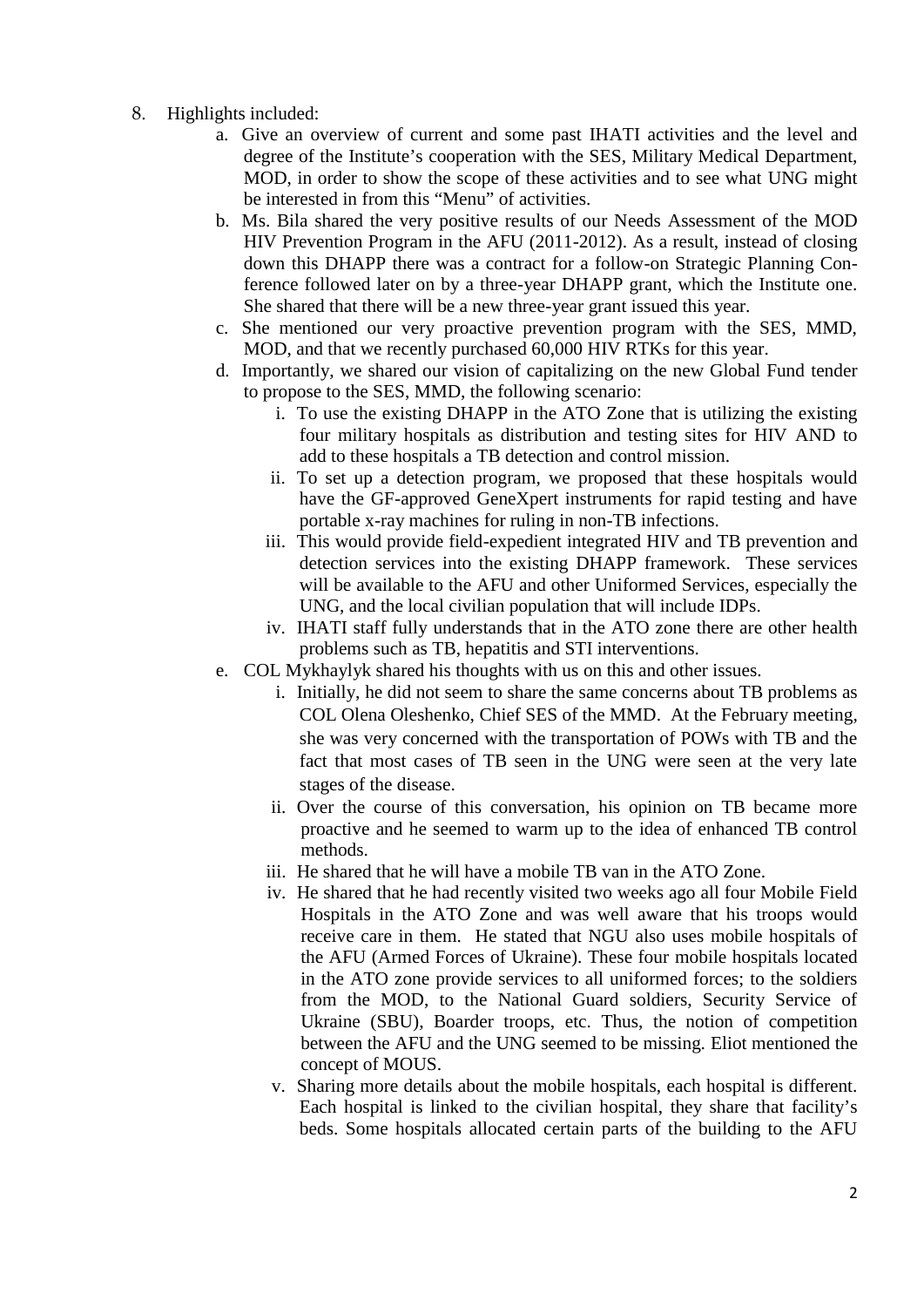needs. In Mariupol (recently moved to the city), there is a military hospital, which occupies the whole building.

- vi. He seemed in the later stages of this conversation to warm up to the idea of our concept on using these hospitals for military public health activities.
- vii. When we started to look at the actual situation in the Brigade areas in the ATO Zone, he became very engaged: sharing that there were some 20 plus "Medical Points" with physicians, some have 30 beds, and of which 10 to 15 have a laboratory for urine and blood testing, which are operating in the Zone. It seems that due to the public health reform, many facilities were reduced (laboratories etc.). At present NGU is trying to reestablish its health care services/system. There is an ongoing reorganization process. After its completion, SES will be transformed into something similar to a Preventive Medicine Division.
- viii. NGU has approximately 50 medical units, which provide basic medical services to the 20-25 battalions, which are subordinate to the Central Medical Department, UNG. There is the use of Feldshers in the field.
- **9.** Some talking points:
	- IHATI colleagues shared the deck of playing cards with the NGU members (12) sets were provided) and gave a short background about their development. These cards are actively used by the soldiers in the ATO zone. What's good about them that they are compact and soldiers can keep them in their pockets. While some information materials are often thrown away, the playing cards are well utilized and were not found wasted.
	- Ms Larysa Dobroskok shared that IHATI has already gave posters to the military unit of the NG as there was such a need from their side. As well she mentioned that if there will be another need IHATI is ready to provide more of the informational materials. Col Myhailyuk expressed his gratitude and interest in this issue and said that it was a great idea in prevention HIV/AIDS, TB and other socially dangerous diseases. As a result IHATI agreed in the nearest term to provide the military units of the NG with the posters mentioned above. Ms Larysa has shared that IHATI has also provided the military unit 2260 with the playing cards but the deputy unit commander mentioned that the soldiers are not allowed to play them as it is considered as a game of hazard, which is a forbidden thing in the army.
	- NGU: asked who comprises the target audience for the training and who should participate in it? IHATI: we welcome everyone. SES staff, epidemiologists, clinical specialists, chief doctors, TB specialists, representatives of the higher echelon of "military management". We had a chief doctor of the military hospital in Lviv participating in the training. It was very useful.
	- NGU: the terms of conditions/service for the MOD and NGU soldiers are different. NGU soldiers have rotation every 2 months (we strive for it). The soldiers from the MOD may stay up to 12 months in the zone.
	- Eliot mentioned the concept of MOUS
- 10. Next steps: Training
	- a. There might be some "high level" NGU representatives attending the Opening Ceremony of the VCT training. Dr. Pearlman plans to give opening remarks and he invited personally COL Mykhaylyk to travel with him and to participate (give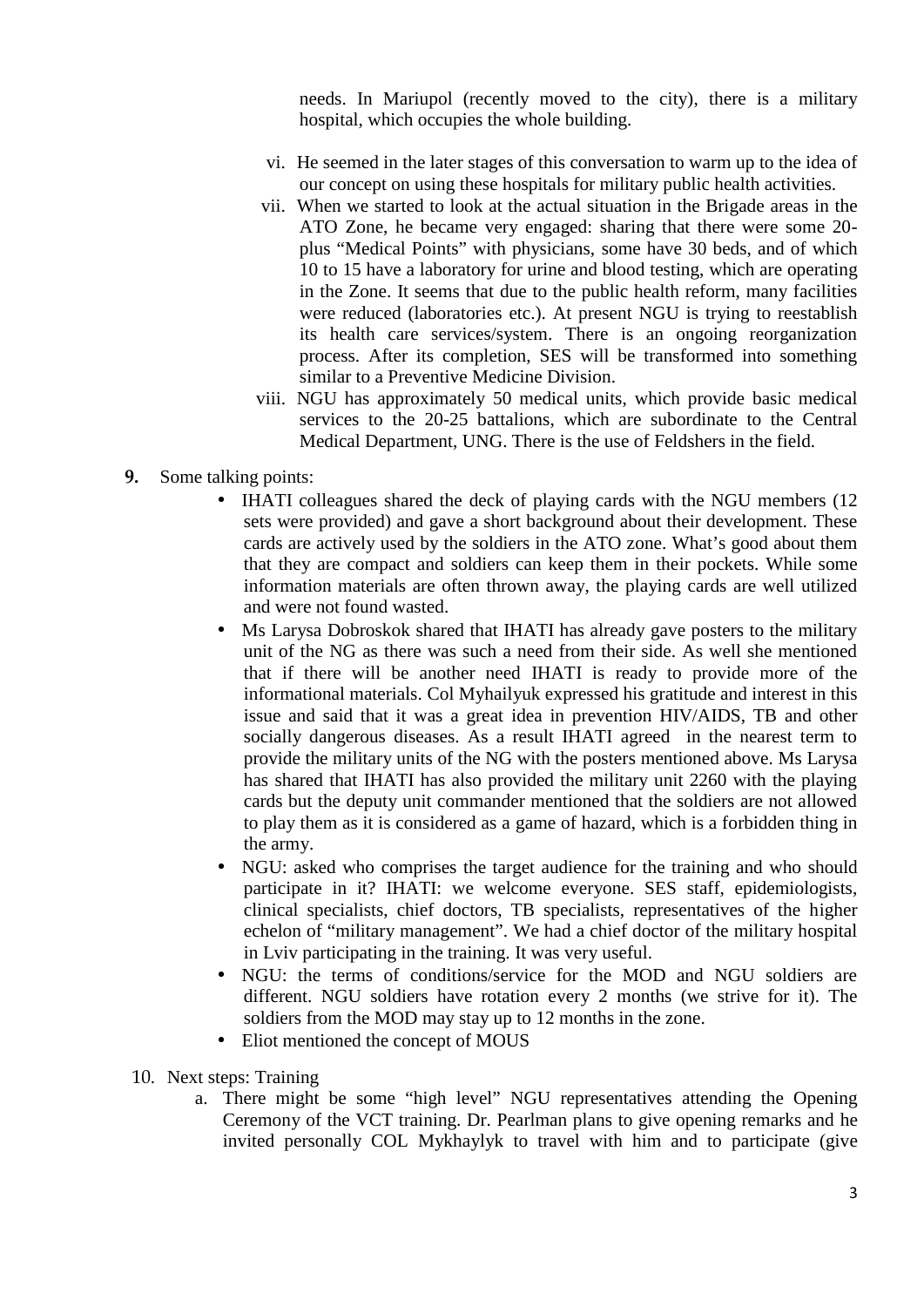remarks) in the morning's activities. Arrangements would be made to have the trainers provide a short tour and commentary on their methodology of the training.

- i. Potentially, the participation of the Head of the Medical Department will be very special, as there will be many participants from the UNG and NGU partners.
- ii. This can be coupled with the proposed presence of a photographer to produce photos for the *VCT Training Manual*.
- iii. The NGU will send a list of the 15 Guard participants for the upcoming VCT training on July  $11-12^{\text{th}}$ .
- iv. This lead into a discussion of whether "Certificates" were issued. Question about the signature on the certificate: how it's currently done and when IHATI develops a custom tailored program for NGU, there might be somebody from the NGU signing the certificates together with Eliot. Staff shared that everyone liked these certificates and everyone likes to take something home, some document which demonstrates that you've done something good.
- v. Then, IHATI staff was pleased to show several certificates awarded at recent VCT trainings.
- vi. A key point seen was that our certificates are signed by the Head, IHATI, and the Head, SES, MMD, MOD. Apparently in other trainings the certificates are signed by the trainers! Staff agreed that it would be appropriate for Certificates awarded to UNG staff to be signed by a senior member of the UNG.
- vii. Dr. Pearlman shared that he felt that the quality of the printing and paper used in the production of the certificates was of unusually high quality.
- b. This lead into a discussion of our informational materials; mainly playing cards and posters. Our quests were quite pleased with the cards and with the posters and asked about receiving copies of the posters. We agreed!
	- i. As a consequence, the Guard will inform IHATI about the number of their medical units that will need the posters. This will allow us calculate the costs.
	- ii. They asked about the possibility to print out larger posters. This is to be discussed; however, it seems realistic to do this under Train ing Support: Line Item #93 or out of IHATI or personal funds.
- c. Larisa should be contacted to assist the NGU with the format of the letter (a formal request to IHATI), which will specify the needs of the NGU and would allow IHATI to provide assistance.
- d. After the VCT training of the NGU members, Dr. Pearlman will make a personal donation of 2,000 HIV RTKs to the Guard. As Dr. Pearlman noted to his guests to do otherwise is like "giving a soldier a gun without bullets". Thus the donation will complement the training and allow the NGU to have practical tools to work on HIV prevention in the field immediately after the training.
- e. IHATI based on the "100% Linkage Rule" would need to have aggregated data on usage and the number of positive results from these RTKs. This would serve as a display of the Guard's resolve to cooperate and one would be able to justify the need for any future procurements by the USG of these kits to the UNG.
- f. Dr. Pearlman recommended that Ms. Bila will be our technical POC for HIV prevention and detection activities and Docent Dr. Dolynska will be our POC for TB detection and control activities.
- 11. Closing thoughts from COL Mykhaylyk: